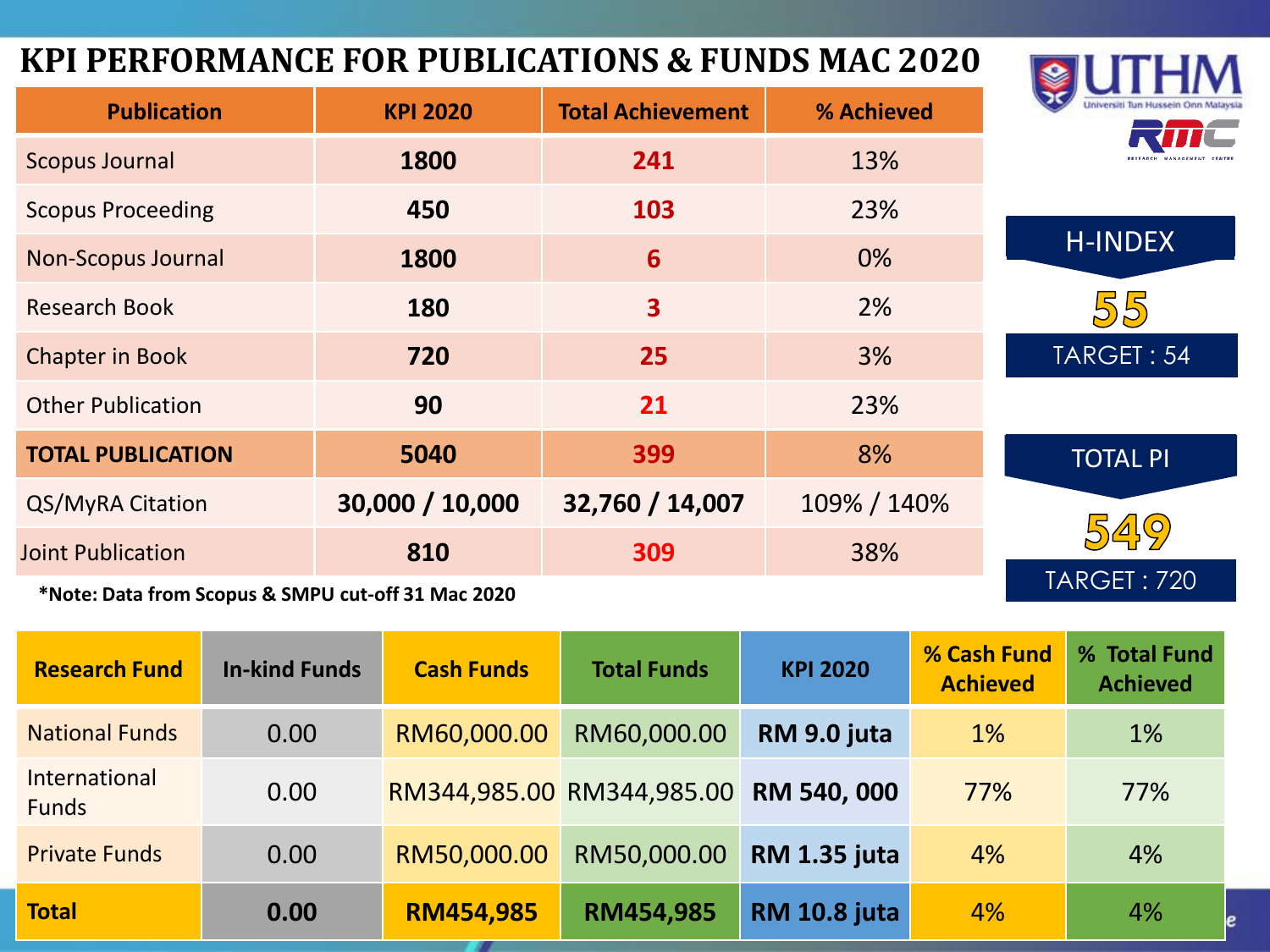## **PUBLICATIONS BY FACULTY**



| <b>Faculty</b>                                     | <b>Scopus Journal</b> |                | <b>Scopus</b><br><b>Proceeding</b> |                | <b>Non-Scopus</b><br><b>Journal</b> | <b>Research Book</b><br><b>Chapter in Book</b> |                  | <b>Other</b><br>publication |                  |
|----------------------------------------------------|-----------------------|----------------|------------------------------------|----------------|-------------------------------------|------------------------------------------------|------------------|-----------------------------|------------------|
|                                                    | <b>Scopus</b>         | <b>SMPU</b>    | <b>Scopus</b>                      | <b>SMPU</b>    | <b>SMPU</b>                         |                                                | <b>Scopus</b>    | <b>SMPU</b>                 | <b>SMPU</b>      |
| <b>FKAAB</b>                                       | 25                    | 6              | 35                                 | 8              | $\mathbf{1}$                        | $\overline{0}$                                 | 7                | $\mathbf{1}$                | $\mathbf{1}$     |
| <b>FKEE</b>                                        | 65                    | 17             | 10                                 | $\overline{0}$ | $\mathbf{1}$                        | $\overline{0}$                                 | $\overline{2}$   | $\mathbf{1}$                | $\mathbf{1}$     |
| <b>FKMP</b>                                        | 27                    | 9              | 12                                 | $\overline{0}$ | $\mathbf{1}$                        | $\overline{0}$                                 | $\mathbf 1$      | $\overline{0}$              | $\overline{0}$   |
| <b>FPTV</b>                                        | 9                     | 9              | $\overline{0}$                     | $\mathbf{1}$   | $\overline{0}$                      | $\overline{0}$                                 | $\boldsymbol{0}$ | $\theta$                    | $\mathbf{1}$     |
| <b>FPTP</b>                                        | 17                    | 7              | 3                                  | 3              | $\mathbf{1}$                        | $\mathbf{1}$                                   | $\overline{0}$   | $\overline{2}$              | $\overline{0}$   |
| <b>FAST</b>                                        | 31                    | 28             | $\mathbf{1}$                       | $\mathbf{1}$   | $\overline{0}$                      | $\overline{0}$                                 | $\theta$         | 5                           | $\overline{7}$   |
| <b>FSKTM</b>                                       | 31                    | 8              | 33                                 | 9              | $\theta$                            | $\overline{0}$                                 | $\overline{0}$   | $\theta$                    | $\mathbf 1$      |
| <b>FTK</b>                                         | 21                    | 12             | 5                                  | $\mathbf{1}$   | $\overline{1}$                      | $\mathbf{1}$                                   | $\boldsymbol{0}$ | 5                           | 9                |
| <b>PPB</b>                                         | 6                     | $\mathbf{1}$   | $\overline{0}$                     | $\overline{0}$ | $\overline{1}$                      | $\overline{0}$                                 | $\overline{0}$   | $\overline{0}$              | $\overline{0}$   |
| <b>PPD</b>                                         | $\mathbf{1}$          | $\overline{0}$ | 3                                  | $\overline{0}$ | $\overline{0}$                      | $\mathbf{1}$                                   | $\boldsymbol{0}$ | $\theta$                    | $\mathbf{1}$     |
| <b>PPUK</b>                                        | $\overline{4}$        | $\mathbf{1}$   | $\boldsymbol{0}$                   | $\overline{0}$ | $\overline{0}$                      | $\overline{0}$                                 | $\boldsymbol{0}$ | $\overline{0}$              | $\overline{0}$   |
| <b>NA</b>                                          | $\overline{4}$        | $\overline{0}$ | $\overline{0}$                     | $\overline{0}$ | $\overline{0}$                      | $\overline{0}$                                 | $\mathbf{1}$     | $\overline{0}$              | $\boldsymbol{0}$ |
| Other PTJ                                          | $\overline{0}$        | $\overline{0}$ | $\mathbf{1}$                       | $\overline{0}$ | $\theta$                            | $\overline{0}$                                 | $\overline{0}$   | $\overline{0}$              | $\theta$         |
| <b>Total</b>                                       | 241                   | 98             | 103                                | 23             | 6                                   | 3                                              | 11               | 14                          | 21               |
| *Note: Data from Scopus & SMPU cut-off 31 Mac 2020 |                       |                |                                    |                |                                     |                                                | 25               |                             |                  |

With Wisdom, We Explore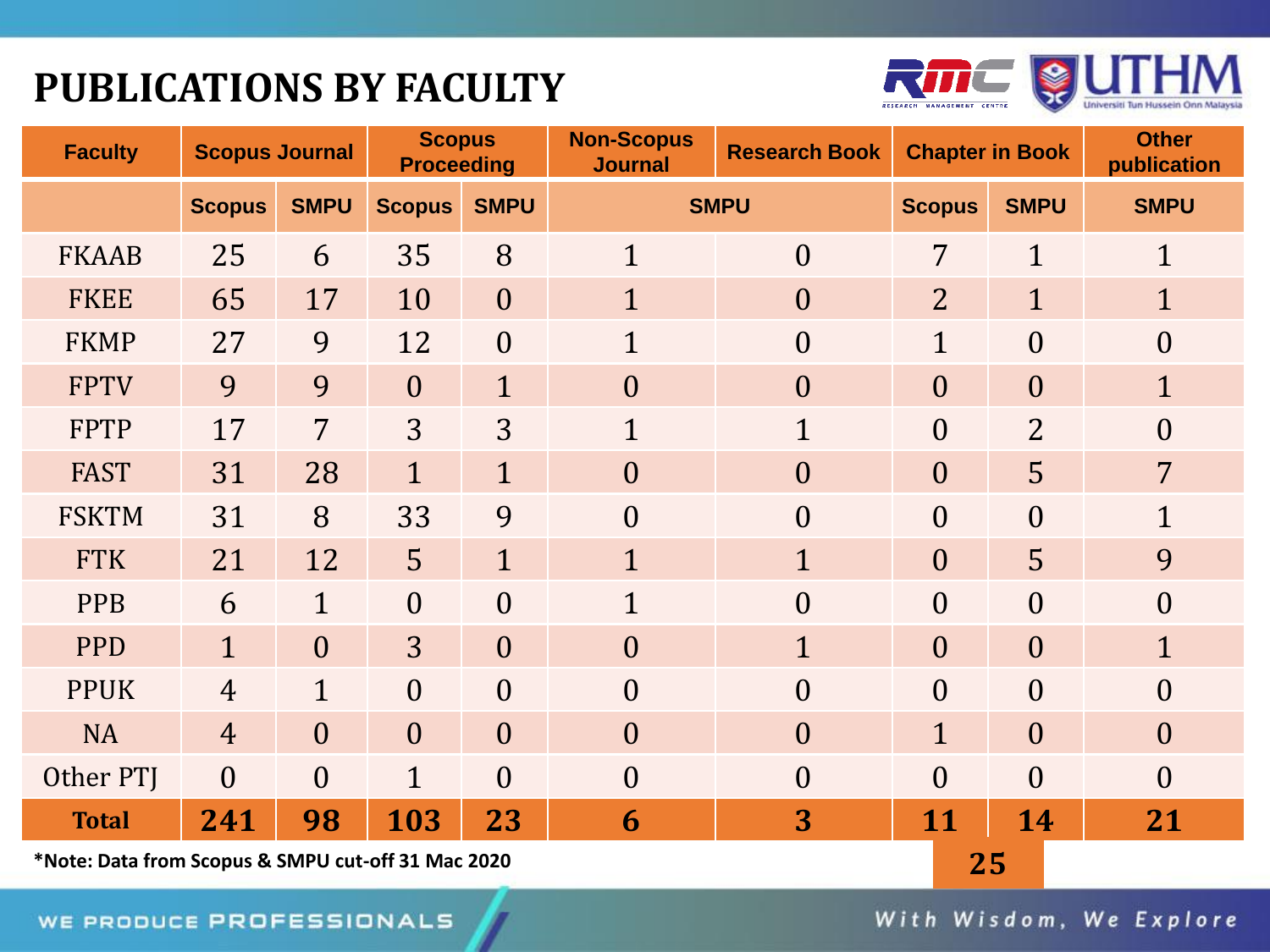## **KPI PUBLICATIONS BY FACULTY**



| <b>Faculty</b> | <b>Scopus Journal</b>    |                | <b>Scopus</b><br><b>Proceeding</b> |                  |            | <b>Non-Scopus</b><br><b>Journal</b> |                | <b>Research Book</b> |            | <b>Chapter in Book</b> |                | <b>Other</b><br>publication |
|----------------|--------------------------|----------------|------------------------------------|------------------|------------|-------------------------------------|----------------|----------------------|------------|------------------------|----------------|-----------------------------|
|                | <b>KPI</b>               | <b>Mac</b>     | <b>KPI</b>                         | <b>Mac</b>       | <b>KPI</b> | <b>Mac</b>                          | <b>KPI</b>     | <b>Mac</b>           | <b>KPI</b> | <b>Mac</b>             | <b>KPI</b>     | <b>Mac</b>                  |
| <b>FKAAB</b>   | 268                      | 25             | 64                                 | 35               | 256        | $\mathbf{1}$                        | 26             | $\mathbf{0}$         | 102        | 8                      | 13             | $\mathbf{1}$                |
| <b>FKEE</b>    | 305                      | 65             | 74                                 | 10               | 294        | $\mathbf{1}$                        | 29             | $\boldsymbol{0}$     | 118        | $\overline{3}$         | 15             | $\mathbf{1}$                |
| <b>FKMP</b>    | 320                      | 27             | 69                                 | 12               | 274        | $\mathbf 1$                         | 27             | $\boldsymbol{0}$     | 110        | $\mathbf{1}$           | 14             | $\boldsymbol{0}$            |
| <b>FPTV</b>    | 159                      | 9              | 39                                 | $\boldsymbol{0}$ | 156        | $\overline{0}$                      | 16             | $\boldsymbol{0}$     | 62         | $\boldsymbol{0}$       | 8              | $\mathbf{1}$                |
| <b>FPTP</b>    | 219                      | 17             | 44                                 | 3                | 174        | $\mathbf 1$                         | 17             | $\mathbf{1}$         | 70         | $\overline{2}$         | 9              | $\overline{0}$              |
| <b>FAST</b>    | 158                      | 31             | 36                                 | $\mathbf{1}$     | 144        | $\overline{0}$                      | 14             | $\overline{0}$       | 58         | 5                      | $\overline{7}$ | $\overline{7}$              |
| <b>FSKTM</b>   | 114                      | 31             | 32                                 | 33               | 128        | $\overline{0}$                      | 13             | $\boldsymbol{0}$     | 51         | $\mathbf{0}$           | 6              | $\mathbf{1}$                |
| <b>FTK</b>     | 203                      | 21             | 61                                 | 5                | 242        | $\mathbf{1}$                        | 24             | $\mathbf{1}$         | 97         | 5 <sup>1</sup>         | 12             | 9                           |
| <b>PPB</b>     | $\qquad \qquad -$        | 6              |                                    | $\overline{0}$   | 34         | $\mathbf{1}$                        | $\overline{3}$ | $\mathbf{0}$         | 14         | $\boldsymbol{0}$       | $\overline{2}$ | $\boldsymbol{0}$            |
| <b>PPD</b>     | $\overline{\phantom{0}}$ | $\mathbf{1}$   | $\overline{\phantom{0}}$           | 3                | 170        | $\overline{0}$                      | 17             | $\mathbf{1}$         | 68         | $\overline{0}$         | 9              | $\mathbf{1}$                |
| <b>PPUK</b>    | 65                       | $\overline{4}$ | 19                                 | $\boldsymbol{0}$ | 74         | $\overline{0}$                      | $\overline{7}$ | $\overline{0}$       | 30         | $\boldsymbol{0}$       | $\overline{4}$ | $\overline{0}$              |

**\*Note: Data from Scopus & SMPU cut-off 31 Mac 2020**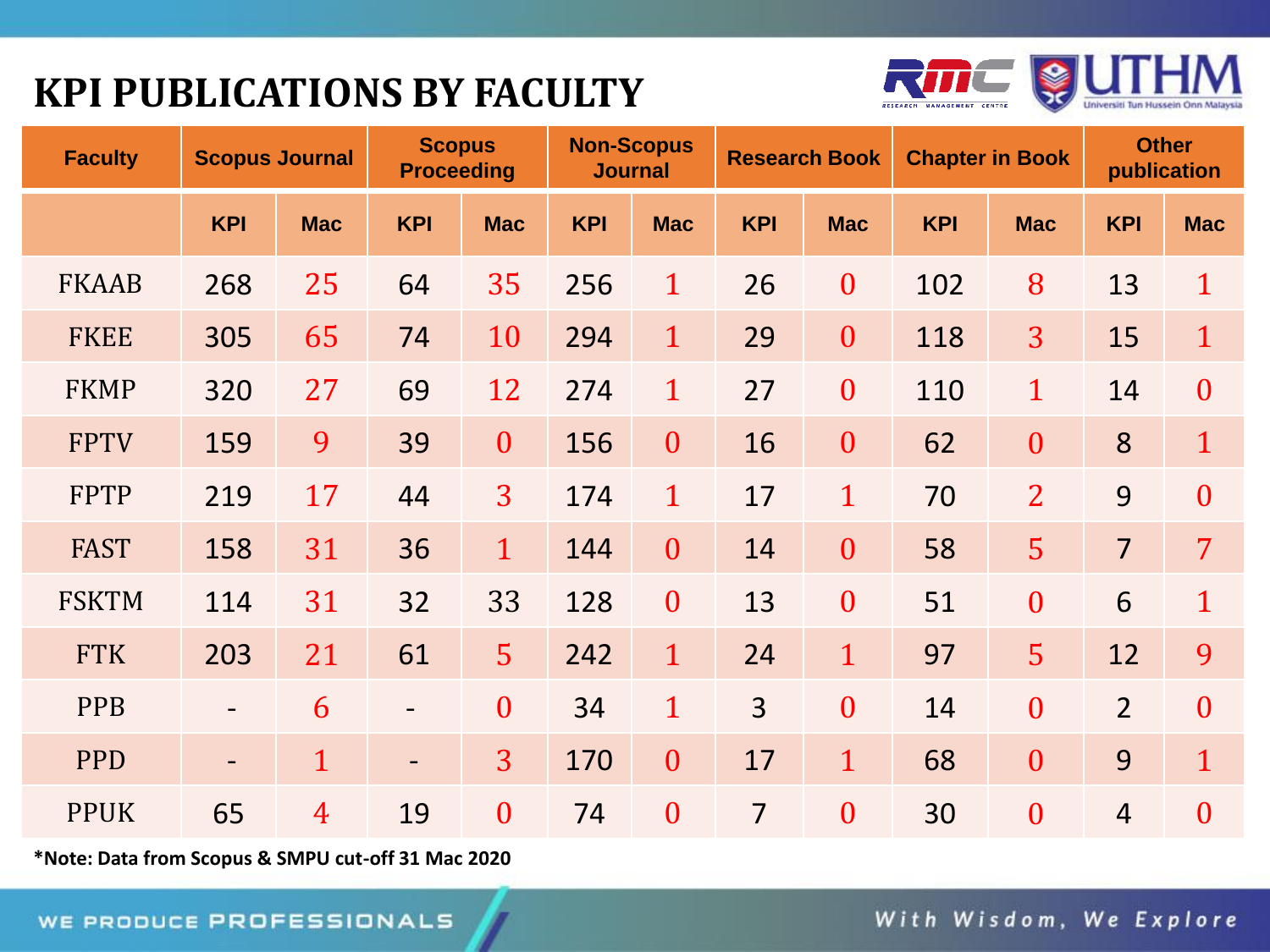

#### **FUNDS BY FACULTY**

| <b>Faculty</b> | <b>National Funds (RM)</b> | <b>International Funds (RM)</b> | <b>Private Funds (RM)</b> |
|----------------|----------------------------|---------------------------------|---------------------------|
| <b>FKAAB</b>   | 0.00                       | 0.00                            | 50,000.00                 |
| <b>FKEE</b>    | 0.00                       | 0.00                            | 0.00                      |
| <b>FKMP</b>    | 0.00                       | 0.00                            | 0.00                      |
| <b>FPTV</b>    | 0.00                       | 0.00                            | 0.00                      |
| <b>FPTP</b>    | 0.00                       | 0.00                            | 0.00                      |
| <b>FAST</b>    | 60,000.00                  | 0.00                            | 0.00                      |
| <b>FSKTM</b>   | 0.00                       | 0.00                            | 0.00                      |
| <b>FTK</b>     | 50,000.00                  | 344,985.00                      | 0.00                      |
| <b>PPB</b>     | 0.00                       | 0.00                            | 0.00                      |
| <b>PPD</b>     | 0.00                       | 0.00                            | 0.00                      |
| <b>PPUK</b>    | 0.00                       | 0.00                            | 0.00                      |
| <b>Total</b>   | 110,000.00                 | 344,985.00                      | 50,000.00                 |

**\*Note: Data from RMS cut-off 31 Mac 2020**

With Wisdom, We Explore